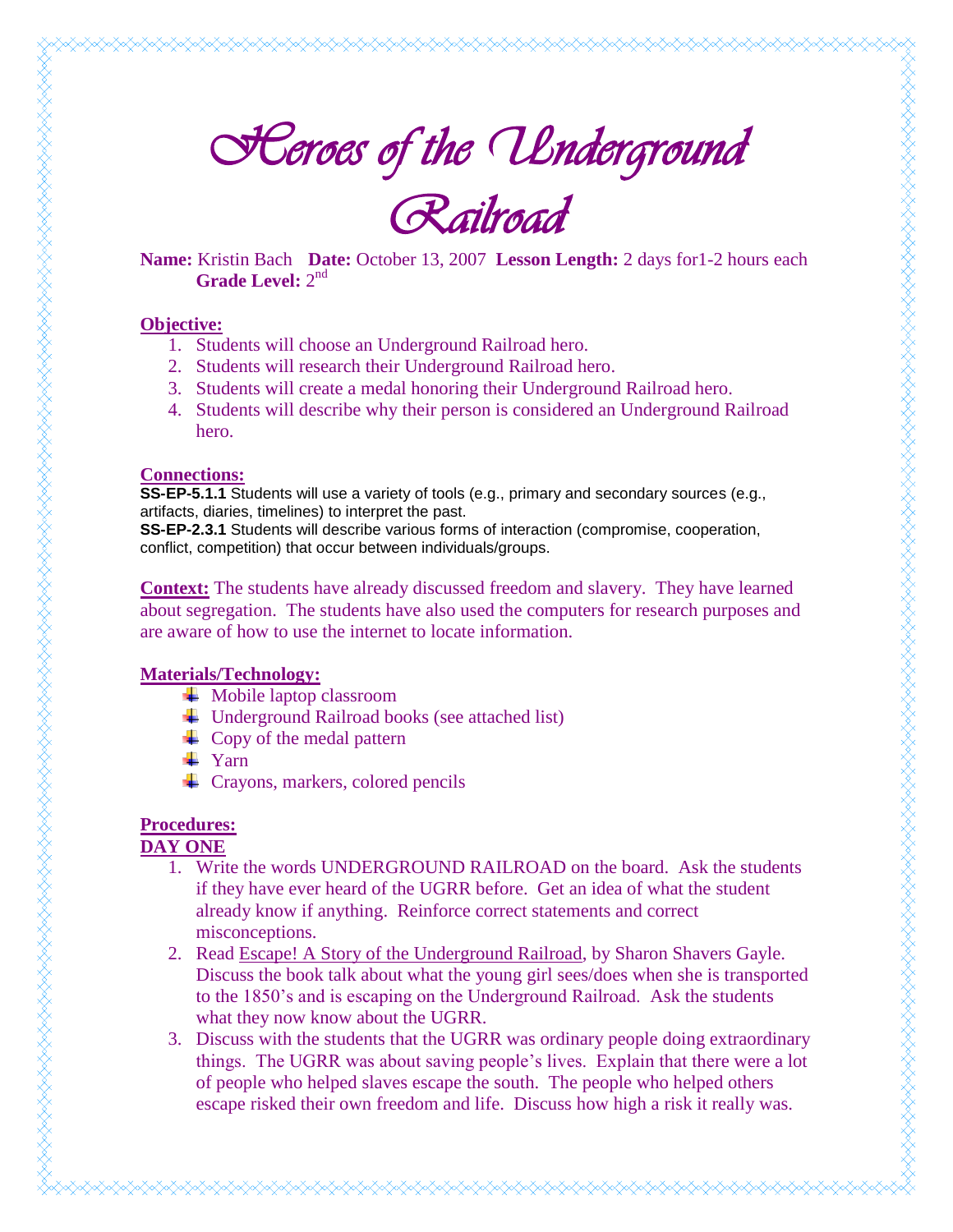Help the students to recognize that the Underground Railroad was about people working together. **DAY TWO** 1. Review the material from the previous day's lesson. 2. Tell the students that today everyone will be researching important people involved in the Underground Railroad. Remind the students that the people we are researching are ordinary people who did extraordinary things to help others. They became heroes. 3. Have the students draw a name from the box. (See attached list for a sample of possible names to use for this activity.) 4. Explain that this is the name of the UGRR hero they will be researching. 5. Allow the students to use the laptops and the picture books to read and find out

- why their hero was so important. Give the students ample time to research. 6. Pass out the copies of the medal pattern. Explain that the students must draw a portrait of their hero on the front of the medal. On the back of the medal the student must explain what makes their UGRR hero so special.
- 7. Instruct the students to make their portraits colorful.
- 8. Allow each student to share their UGRR Hero Medal with the class. Emphasize the heroic quality of each person.

\*\*For students with IEP's- some of the students with IEP's will be paired up with another student and assigned the same hero so that they can work together to complete the task.

#### **Student Assessment:**

The students will be assessed on their class participation and their medal completion. Each medal will be scored using the following rubric:

#### **Score 4**

Student draws a portrait of their hero. Student clearly describes contribution to the UGRR. Medal is neat and colorful.

#### **Score 3**

Student draws a portrait of their hero. Student adequately describes contribution to the UGRR. Medal is somewhat neat and colorful.

#### **Score 2**

Student draws a portrait of their hero. Student somewhat describes contribution to the UGRR. Medal lacks neatness and color.

#### **Score 1**

Student draws a portrait of their hero. Student doesn't describe contribution to the UGRR. Medal lacks neatness and color.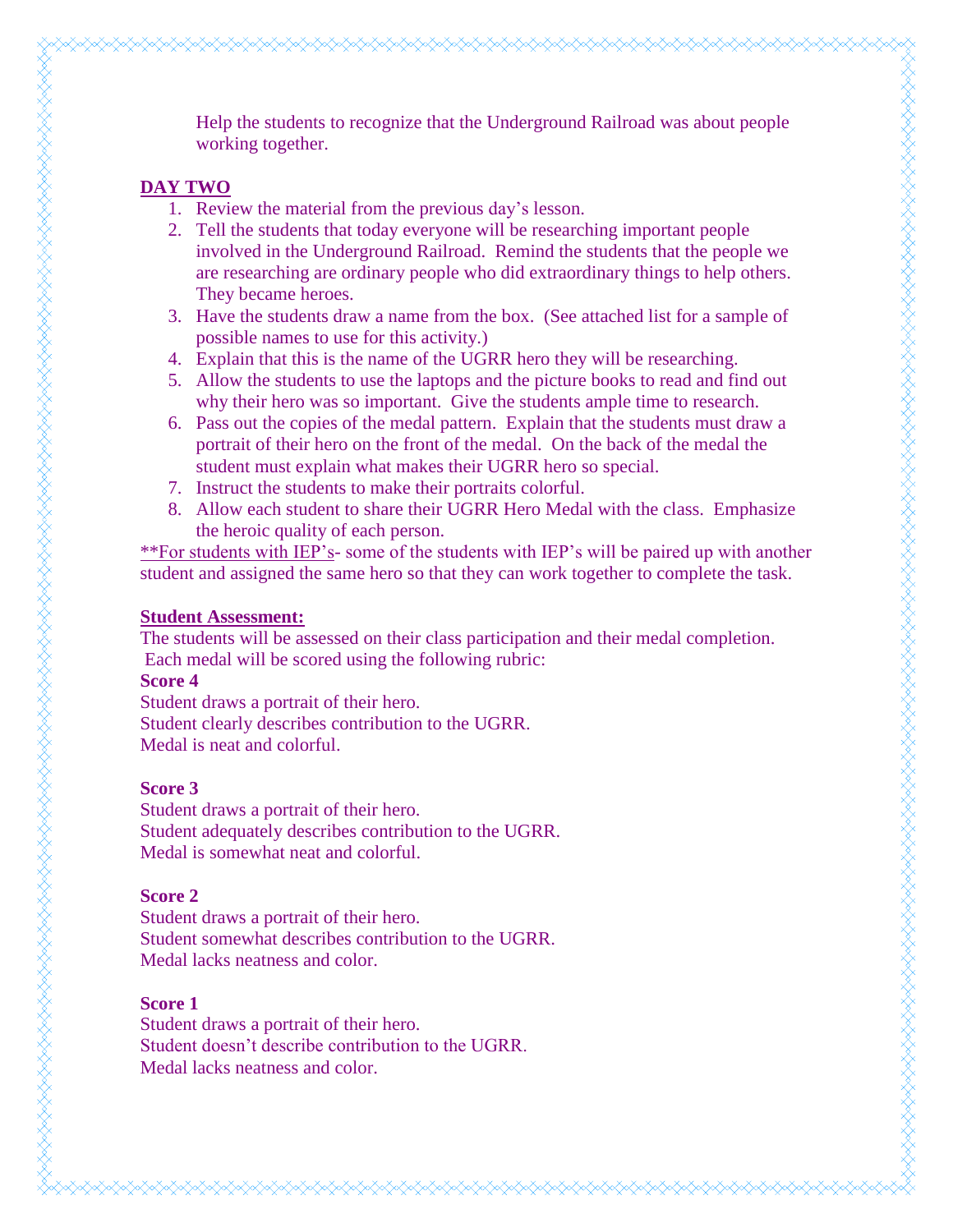

*Heroes* 

*Harriet Tubman Frederick Douglass Sojourner Truth Harriet Beecher Stowe John Parker Rev. Rankin Box Brown William & Ellen Craft John Fairfield Tice Davis William Still Levi Coffin Thurgood Marshall*